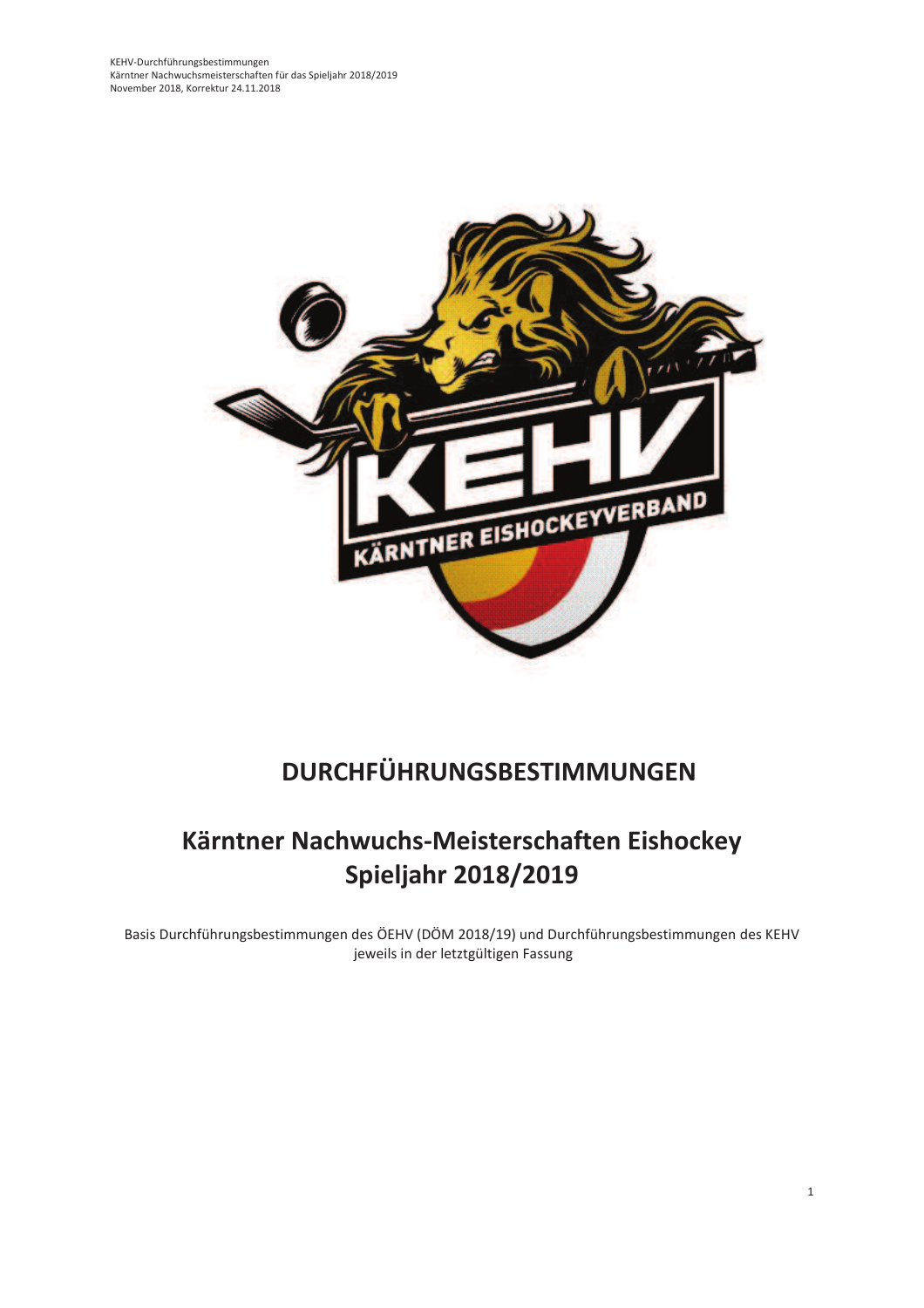

# **Inhalt**

- § 1 MEISTERSCHAFTSEINTEILUNG
- § 2 TEILNAHMEPFLICHT /-BERECHTIGUNG
- § 3 AUSTRAGUNGSMODUS
- **§4 EHRENZEICHEN**
- **§ 5 SPIELBERECHTIGUNG**
- § 6 SONDERBESTIMMUNGEN
- § 7 SPIELVEREINBARUNGEN, SPIELVERSCHIEBUNGEN,

SPIELAUSFÄLLE UND SPIELBERICHTE

- § 8 PROTEST
- § 9 DOPING BESTIMMUNGEN
- § 10 GEGEN GEWALT IM SPORT
- § 11 FAIR PLAY CODE
- § 12 DATENSCHUTZGRUNDVERORDNUNG
- § 13 SCHLUSSBESTIMMUNGEN
- **Anhang 1**

## **Anhang 2**

| ANMELDESCHLUSS FÜR VEREINE: | 30.06.2019 |
|-----------------------------|------------|
| NEUANMELDUNG FÜR VEREINE:   | 15.07.2019 |

**MELDESCHLUSS SPIELER:** 31.01.2019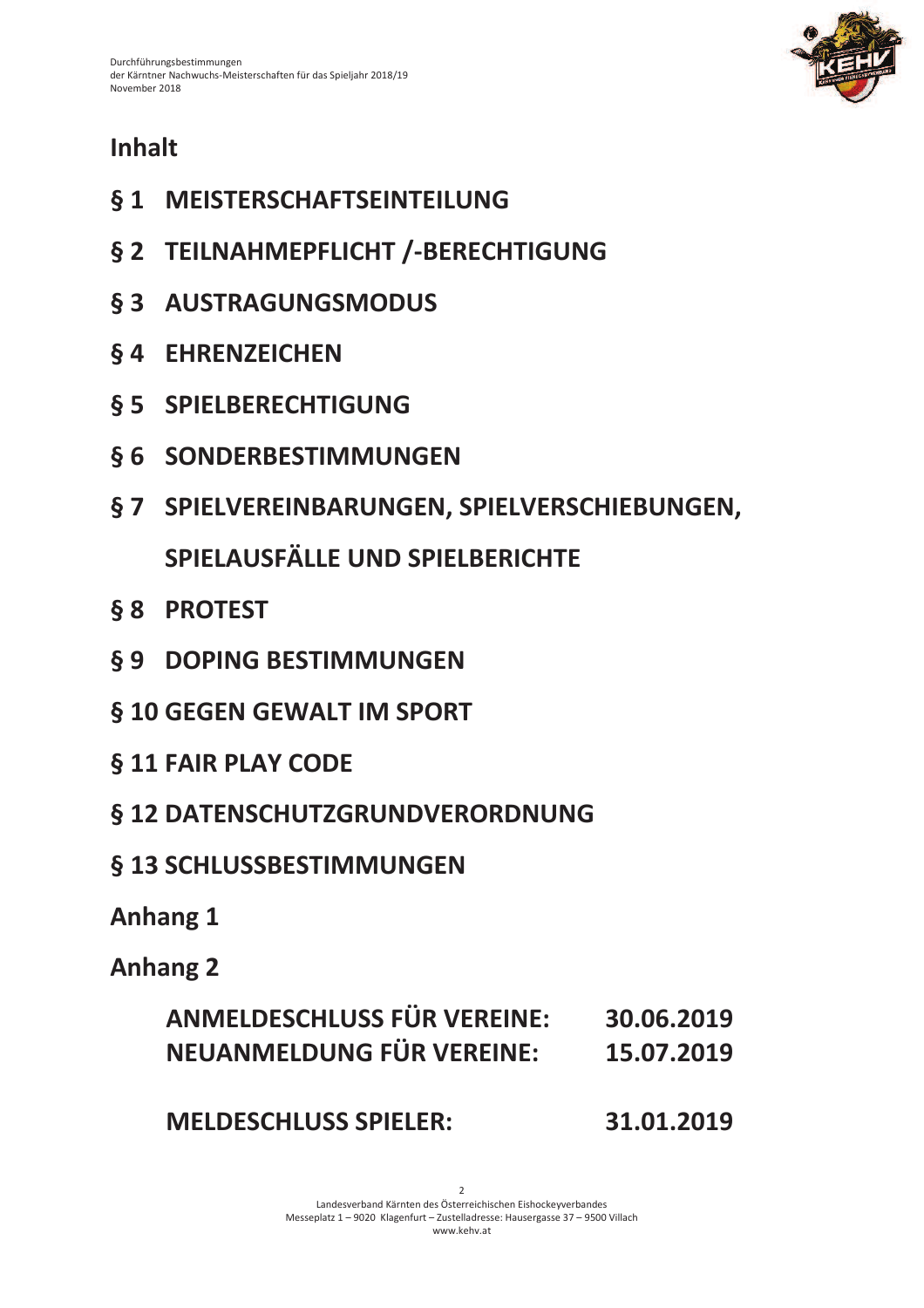

## **Yorbemerkung**

Die in diesen Durchführungsbestimmungen getroffenen Regelungen beziehen sich auf Nachwuchsmannschaften.

## § 1 MEISTERSCHAFTSEINTEILUNG

1) Die Kärntner Nachwuchs-Meisterschaften werden in folgenden Alterskategorien ausgetragen:

# **Kärntner Meisterschaft U19**  $(01.06.1999)$

**Kärntner Meisterschaft U16**  $(01.06.2002)$ 

**Kärntner Meisterschaft U14**  $(01.01.2005)$ 

**Kärntner Meisterschaft U12**  $(01.01.2007)$ 

**U10 Turnierserie**  $(01.01.2009)$ 

**LEARN-TO-PLAY U8**  $(01.01.2011)$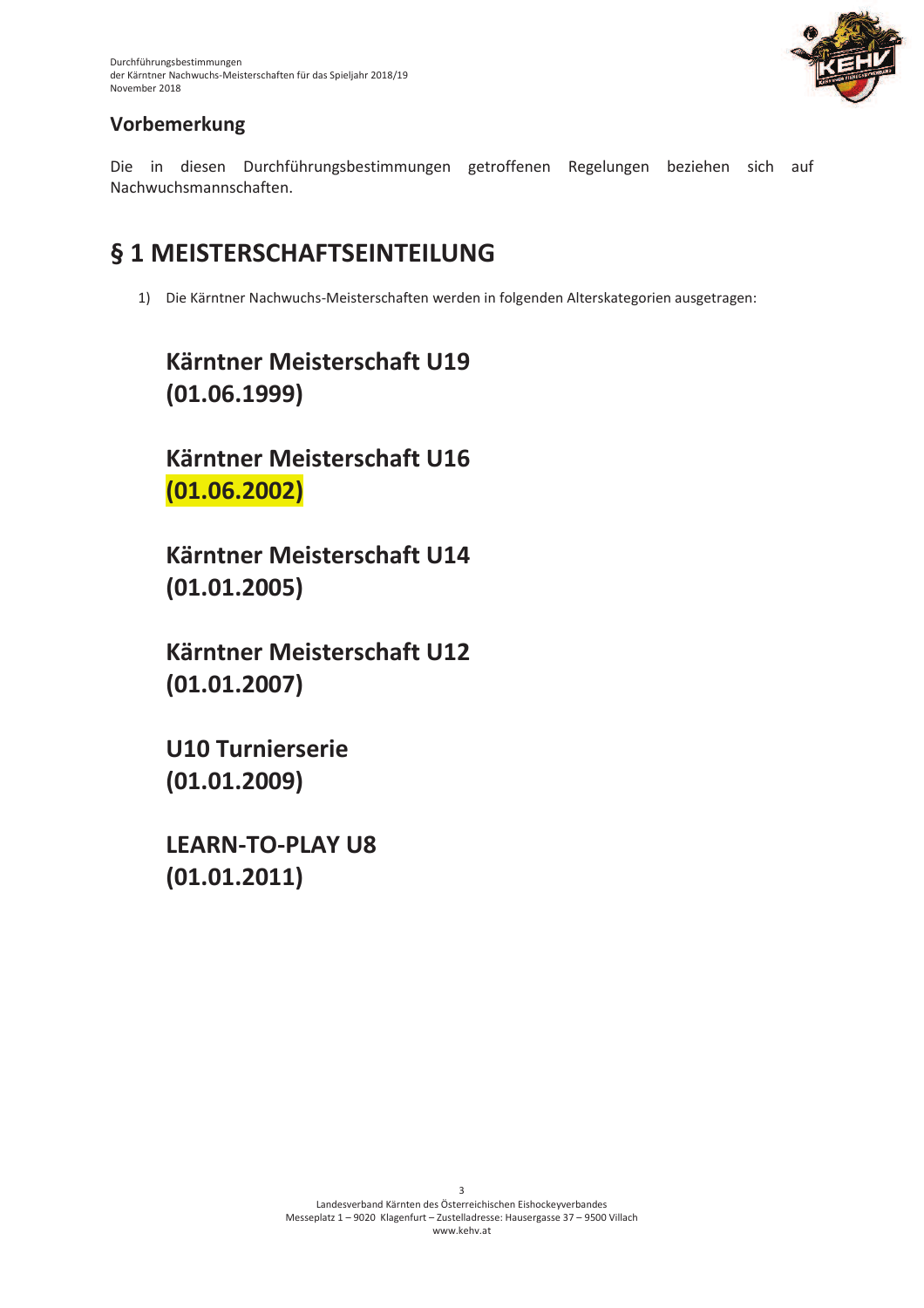

2) Die U19 Meisterschaft (Jahrgang 01.06.1999 und jünger) wird in einer Gruppe ausgetragen: (SPG=Spielgemeinschaft)

Teilnehmer:

LAKERS KÄRNTEN (spielen außer Konkurrenz) VST Völkermark **EC Arnoldstein** 1. FHC Althofen Tarco Wölfe Klagenfurt Sillian Bulls

3) Die U16 Meisterschaft (Jahrgang 01.06.2002 und jünger wird in einer Gruppe ausgetragen: (SPG=Spielgemeinschaft)

Teilnehmer:

**UEC Lienz UECR Huben EC Arnoldstein** SPG 1. EHC Althofen/VST Völkermarkt SPG EC Feld am See/USC Velden Tarco Wölfe Klagenfurt

4) Die 14 Meisterschaft (Jahrgang 01.01.2005 und jünger) wird in einer Gruppe ausgetragen: (SPG=Spielgemeinschaft)

Teilnehmer:

**UEC Lienz UECR Huben** SPG EC Askö Irschen/EC Oberdrauburg VST Völkermarkt SPG EC Feld am See/USC Velden **ESC RegYou Steindorf** 

#### 5) Die U12 Meisterschaft (Jahrgang 01.01.2007) wird in zwei Gruppen ausgetragen:

Teilnehmer:

Gruppe West: **UECR Huben UEC Lienz** SPG EC Askö Irschen/EC Oberdrauburg

Gruppe Ost: SPG EC Feld am See/USC Velden 1. EHC Althofen **ESC RegYou Steindorf** VST Völkermarkt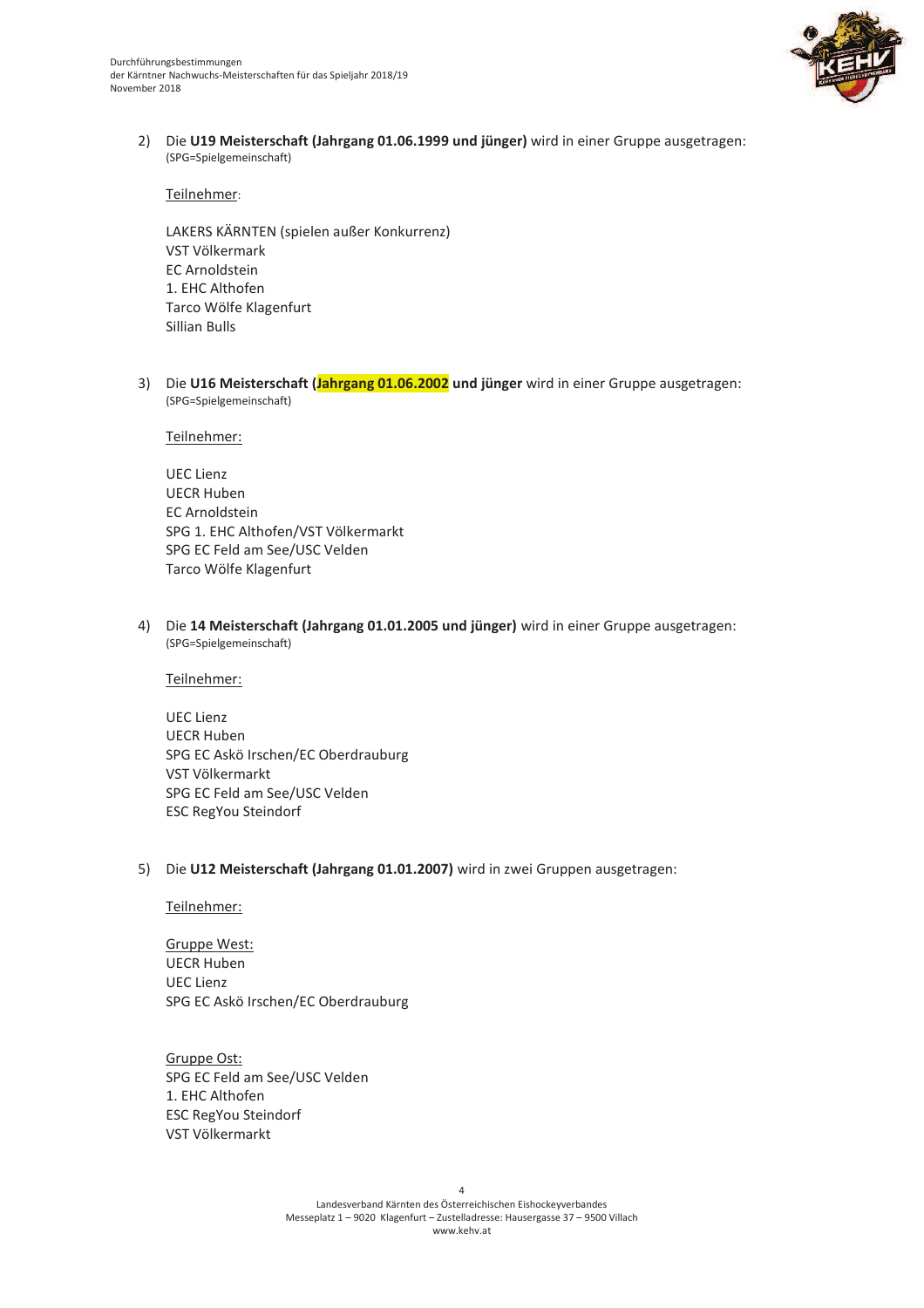

6) Die U10-Turnierserie (Jahrgang 01.01.2009 und jünger); wird in Turnierform in zwei Gruppen ausgetragen:

Teilnehmer: Gruppe West: **EC LiWOdruck Spittal EC VSV West II EC KAC West II** EC VSV West I EC Arnoldstein/Pontebba EC Feld am See

Gruppe Ost: 1. EHC Althofen EC VSV Ost I EC KAC Ost I **ESC RegYou Steindorf** VST Völkermarkt USC Velden

- 7) Die Learn-to-Play-Turniere (Jahrgang 01.01.2011 und jünger) werden in Turnierform (ohne Wertung) gespielt. Die Spiele werden im Sinne des IIHF Learn-to-play-Programmes durchgeführt.
- 8) Die Gruppeneinteilungen können nach Bedarf und Zweckmäßigkeit vom Verbandsvorstand jederzeit und ohne Einspruchsrecht bzw. - frist geändert werden.

## § 2 TEILNAHMEPFLICHT UND TEILNAHMEBERECHTIGUNG

1) Die Nennung einer zweiten Mannschaft im Nachwuchsbereich in derselben Altersgruppe hat mit der Nennung des Stammvereins zu erfolgen, wobei jedoch deren Namen, im Einvernehmen mit dem Vorstand des KEHV, ein zur deutlichen Unterscheidung von der ersten Mannschaft geeigneter Zusatz beigefügt werden muss.

Bei Nachwuchsbewerben (U12 bis U19) dürfen zweite Mannschaften keine Spieler doppelt spielen lassen. Der Kader der ersten und zweiten Mannschaft ist acht Tage vor Beginn der Meisterschaft namentlich dem KEHV bekannt zu geben, ein Spielerwechsel innerhalb der Mannschaften ist nicht erlaubt. Der Kader sollte nach Jahrgängen oder nach Leistungsstärken erstellt werden.

Nehmen zwei Mannschaften eines Vereins an einer Meisterschaft teil, so kann in das Play-off bzw. in das Finalturnier nur eine Mannschaft des Vereins kommen. Sollte auch die zweite Mannschaft sich für die obere Gruppe bzw. das Finalturnier qualifizieren oder für das Play-off, so rückt der nächst bestplatzierte Verein anstelle der zweiten Mannschaft nach.

Für das jeweilige Finalsturnier bzw. Play-off können Spieler aus der ausgeschiedenen, zweiten Mannschaft nachnominiert werden.

- 2) Jeder teilnehmende Verein ist verpflichtet, mit seiner jeweils spielstärksten Mannschaft am Meisterschaftswettbewerb teilzunehmen.
- 3) Die Kadermeldung der Nachwuchsmeisterschaften U19/U16/U14/U12 erfolgen über das vom ÖEHV bereitgestellte Meldesystem MyTeam. Die teilnahmeberechtigten Spieler müssen bis spätestens Freitag 16:00 in den jeweiligen Kadern ergänzt werden. Später eintreffende Meldungen können nicht mehr berücksichtigt werden. Für die Spiele unter der Woche gilt als späteste Nachmeldefrist ebenfalls 16:00 des jeweiligen Tages, mindestens jedoch 3 Stunden vor Spielbeginn.
- 4) Die Zurückziehung der Nennung zur Teilnahme an der Meisterschaft des KEHV nach Nennungsschluss oder die vorzeitige Rückziehung aus der Meisterschaft ziehen nach sich:
	- a. Strafe nach der Disziplinarordnung
	- b. Ersatz des Schadens und der Kosten, die durch dieses Verhalten dem KEHV oder einem seiner angeschlossenen Vereine entstehen
	- c. Verwirkung des Rechtes auf Bezug von Subventionen und/oder Vergütungen aller Art wie z. B. Ligasponsor etc.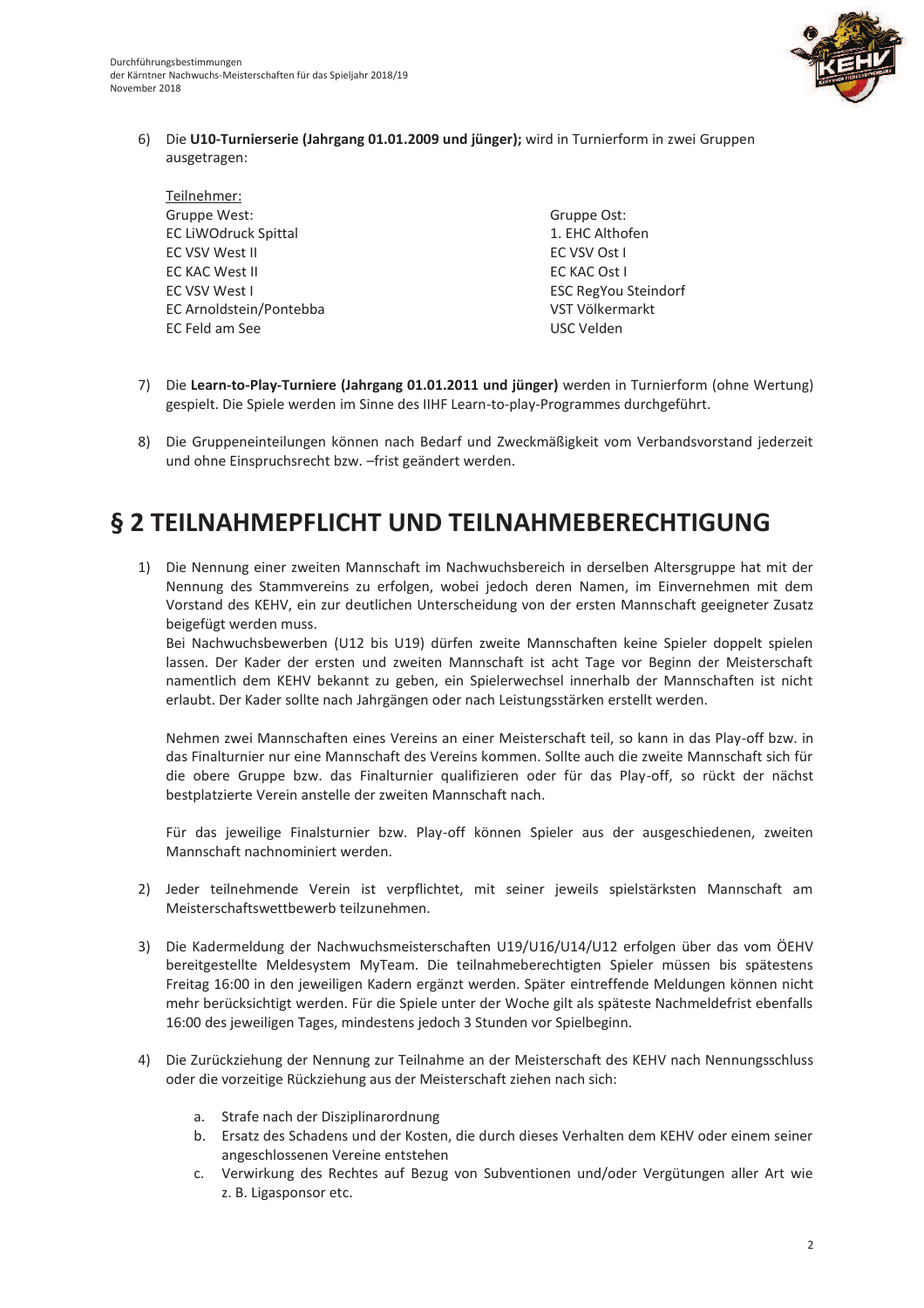

5) Unberechtigtes Ausscheiden aus dem Meisterschaftswettbewerb:

4.1 Für Mannschaften, die nach Nennungsschluss aber vor Meisterschaftsbeginn ausscheiden, wurden vom Verbandsvorstand folgende Strafsätze und Sanktionen festgesetzt: siehe DB des KEHV.

4.2 Für Mannschaften, die während des Wettbewerbes ausscheiden, wurden vom Verbandsvorstand die jeweils geltenden Strafsätze und Sanktionen der Durchführungsbestimmungen Senioren der zugehörigen KEHV-Meisterschaft 2018/19 festgelegt bzw. werden diese auf Basis der zu diesem Zeitpunkt geltenden Durchführungsbestimmungen des ÖEHV ermittelt.

## § 3 AUSTRAGUNGSMODUS

#### 1) U19 Meisterschaft

Die Vereine spielen eine Hin-Rückrunde mit Play off (Halbfinale, Finale)

Spieltag: Sonntag Spielzeit: 3 x 20 Minuten Keine Overtime Kein Penaltyschießen Strafen: It. IIHF Regulativ Time-out: lt. IIHF Regulativ Torhüterwechsel: Ein Torhüter darf durch einen sechsten Feldspieler ersetzt werden (IIHF Regulativ) Ersatztermine: nach Auslosung bzw. Vereinbarung der beteiligten Vereine und Abstimmung mit dem KEHV Für Sieg: 2 Punkte; für Unentschieden: Punkteteilung Gezählt für die Tabelle werden nur jene Spiele, die bis 25.01.2019 ausgetragen wurden. Die Rangordnung erfolgt nach den IIHF-Regeln.

Die Spielberichte müssen bis spätestens ZWEI Stunden nach Spielende online eingetragen sein.

#### Play-off:

Halbfinale: Es spielt 1 gegen 4 und 2 gegen 3 in einer Serie "best of three"

#### Finale:

Die beiden Sieger des Halbfinales spielen im Finale in einer Serie "best of three" Der im Grunddurchgang besser platzierte Verein hat das Heimrecht.

In jedem Play-off-Spiel muss es einen Sieger geben, bei einem Remis nach der regulären Spielzeit, gibt es eine fünfminütige Verlängerung (Spielstärke 4:4), sollte dabei kein Tor fallen, kommt es zum Penaltyschießen nach ÖEHV Regeln (keine Eisreinigung).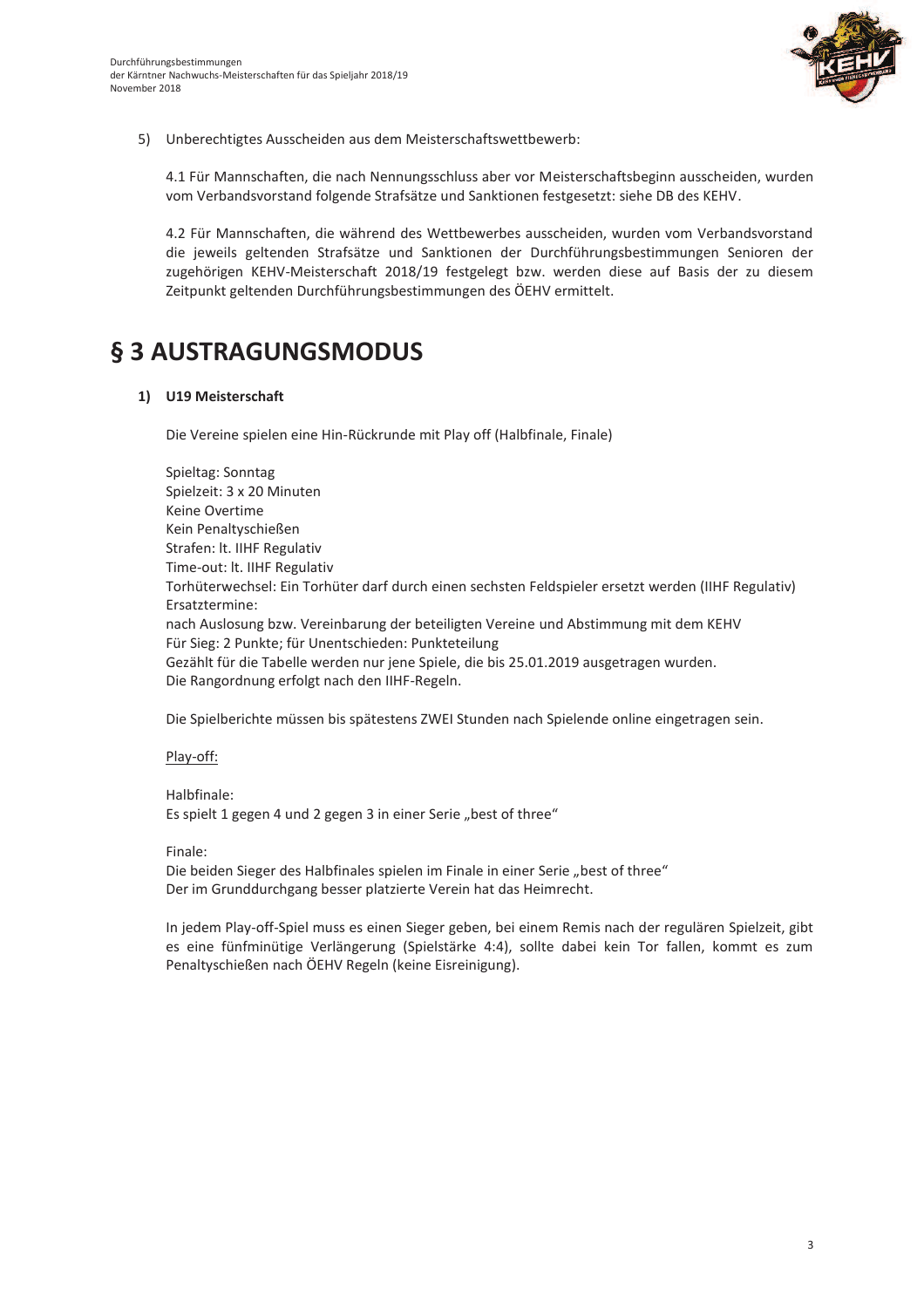

### 2) U16-Meisterschaft

Die Vereine spielen eine Hin-Rückrunde mit Finale "best of three". Jedes Spiel muss mit mindestens sechs Spielern und einem Torhüter gespielt werden.

Spieltag: Samstag Spielzeit: 3 x 20 Minuten Keine Overtime Kein Penaltyschießen Strafen: It. IIHF Regulativ Time-out: lt. IIHF Regulativ Torhüterwechsel: Ein Torhüter darf durch einen sechsten Feldspieler ersetzt werden (IIHF Regulativ) Ersatztermine: nach Auslosung bzw. Vereinbarung der beteiligten Vereine und Abstimmung mit dem KEHV Für Sieg: 2 Punkte; für Unentschieden: Punkteteilung Gezählt für die Tabelle werden nur jene Spiele, die bis 13.02.2019 ausgetragen wurden. Die Rangordnung erfolgt nach den IIHF-Regeln.

Die Spielberichte müssen bis spätestens ZWEI Stunden nach Spielende online eingetragen sein.

#### Play-off:

Spiele um Platz 3 und 4 bzw. Platz 5 und 6 nach Auslosung "best of three"

#### Halbfinale:

Es spielt 1 gegen 4 und 2 gegen 3 in einer Serie "best of three"

Finale<sup>.</sup>

Die beiden Sieger des Halbfinales spielen im Finale in einer Serie "best of three" Der im Grunddurchgang besser platzierte Verein hat das Heimrecht.

In jedem Play-off-Spiel muss es einen Sieger geben, bei einem Remis nach der regulären Spielzeit, gibt es eine fünfminütige Verlängerung (Spielstärke 4:4), sollte dabei kein Tor fallen, kommt es zum Penaltyschießen nach ÖEHV Regeln (keine Eisreinigung).

### 3) U14-Meisterschaft

Die Vereine spielen eine Hin-Rückrunde mit Finale "best of three". Jedes Spiel muss mit mindestens sechs Spielern und einem Torhüter gespielt werden.

Spieltag: Sonntag Spielzeit: 3 x 20 Minuten Körperspiel erlaubt Keine Overtime Kein Penaltyschießen Strafen: lt. IIHF Regulativ Time-out: lt. IIHF Regulativ Torhüterwechsel: Ein Torhüter darf durch einen sechsten Feldspieler ersetzt werden (IIHF Regulativ) Frsatztermine: nach Auslosung bzw. Vereinbarung der beteiligten Vereine und Abstimmung mit dem KEHV Für Sieg: 2 Punkte; für Unentschieden: Punkteteilung Gezählt für die Tabelle werden nur jene Spiele, die bis 13.02.2019 ausgetragen wurden. Die Rangordnung erfolgt nach den IIHF-Regeln.

Die Spielberichte müssen bis spätestens ZWEI Stunden nach Spielende online eingetragen sein.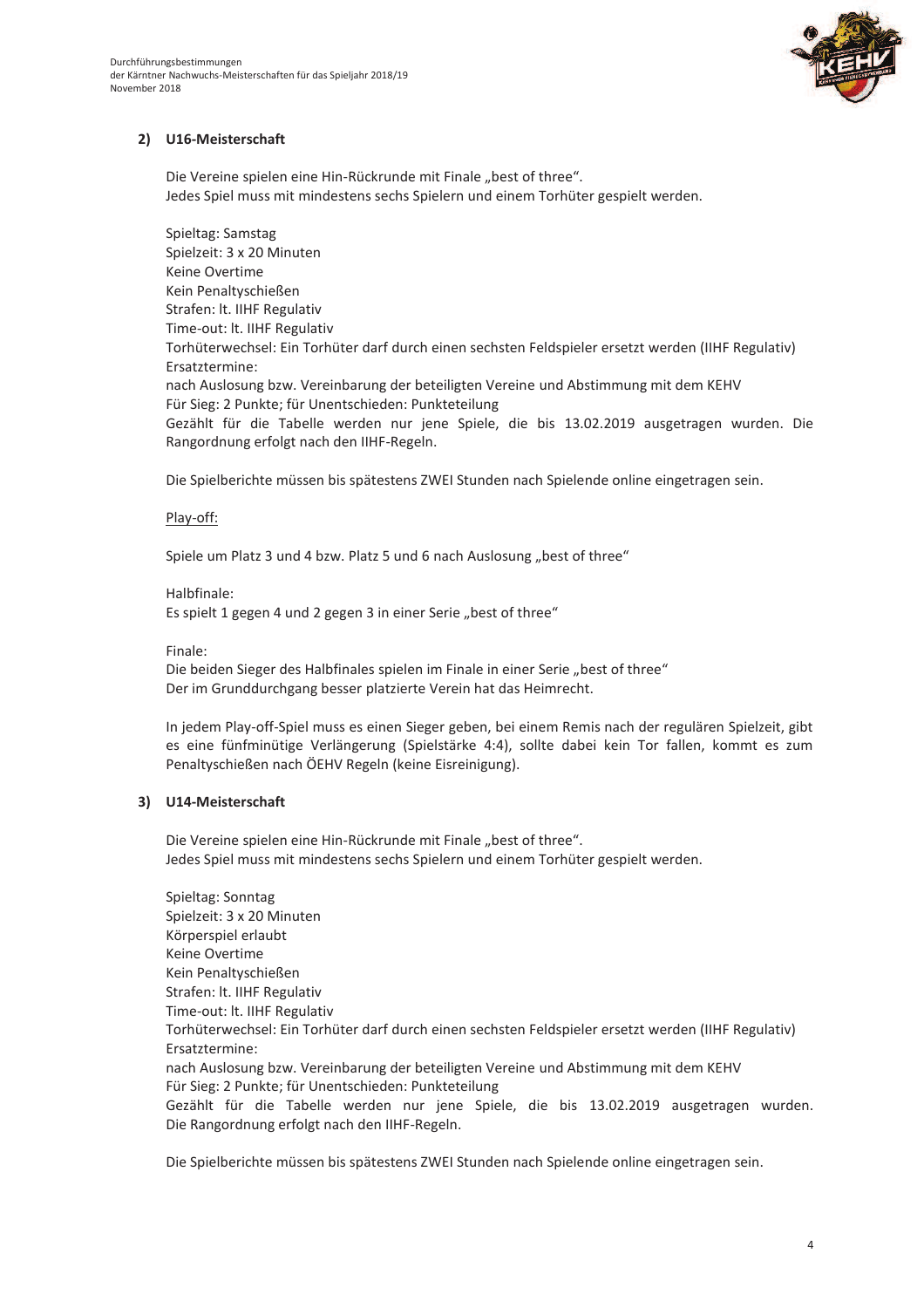

### Play-off:

Spiele um Platz 3 und 4 bzw. Platz 5 und 6 nach Auslosung "best of three"

Halbfinale:

Es spielt 1 gegen 4 und 2 gegen 3 in einer Serie "best of three"

Finale:

Die beiden Sieger des Halbfinales spielen im Finale in einer Serie "best of three" Der im Grunddurchgang besser platzierte Verein hat das Heimrecht.

In jedem Play-off-Spiel muss es einen Sieger geben, bei einem Remis nach der regulären Spielzeit, gibt es eine fünfminütige Verlängerung (Spielstärke 4:4), sollte dabei kein Tor fallen, kommt es zum Penaltyschießen nach ÖEHV Regeln (keine Eisreinigung).

#### 4) U12-Meisterschaft

Die Vereine spielen in zwei Gruppen. In der Gruppe West doppelte und Hin- Rückrunde, in der Ost mit einer Hin-Rück-Hinrunde mit gruppenübergreifenden Semi- und Finalspielen.

Jedes Spiel muss mit mindesten sechs Spielern und einem Torhüter gespielt werden.

Spieltag: Samstag Spielzeit: 3 x 15 Minuten und werden NICHT unterbrochen um einen Linientausch durchzuführen (fliegender Wechsel). Eisreinigung in den Drittelpausen erwünscht, wenn ausreichend Eiszeit vorhanden ist. Zwischen zweitem und drittem Drittel fünf Minuten Pause. Kein Körperkontakt Keine Overtime Kein Penaltyschießen Time-out nicht möglich Torhüterwechsel: Ein Torhüter darf durch einen sechsten Feldspieler ersetzt werden (IIHF Regulativ). Strafen: 2 Min = 2 Min, 5 Min = 5 Min, 10 Min = 10 Min. Frsatztermine: nach Auslosung bzw. Vereinbarung der beteiligten Vereine und Abstimmung mit dem KEHV Für Sieg: 2 Punkte; für Unentschieden: Punkteteilung Gezählt für die Tabelle werden nur jene Spiele, die bis 25.01.2019 ausgetragen wurden. Die Rangordnung erfolgt nach den IIHF-Regeln.

Die Spielberichte müssen bis spätestens ZWEI Stunden nach Spielende online eingetragen sein.

Play-off: Spiel um Platz 3 "best of three"

Halbfinale:

Erster Gruppe West gegen den Ersten Gruppe Ost und Zweiter Gruppe Ost gegen den Zweiten Gruppe West in einer Serie "best of three"

Finale:

Die beiden Sieger des Halbfinales spielen im Finale in einer Serie "best of three" Heimrecht hat der im Grunddurchgang besser platzierte Verein. Wenn beide Finalgegner im GD die gleiche Platzierung in ihrer Gruppe eingenommen haben, wird das Heimrecht für das erste Finalspiel per Los entschieden.

In jedem Play-off Spiel muss es einen Sieger geben, bei einem Remis nach der regulären Spielzeit, gibt es eine fünfminütige Verlängerung (Spielstärke 4:4), sollte dabei kein Tor fallen, kommt es zum Penaltyschießen nach ÖEHV Regeln (keine Eisreinigung).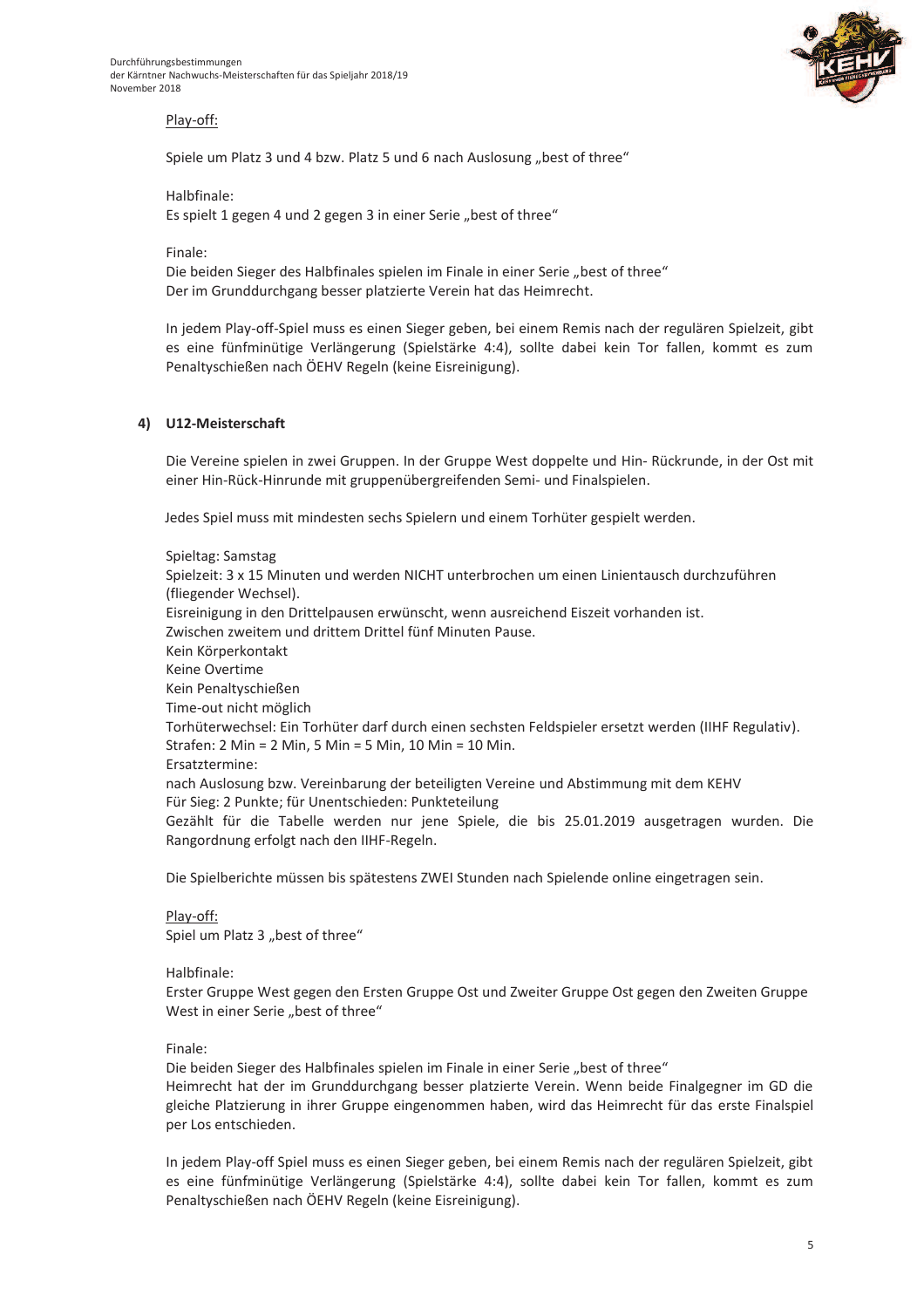

### 5) U10-Turnierserie

- a. Die U10-Turnierserie wird in Turnierform gespielt.
- b. Die U10-Turnierserie wird in den zwei Angriffsdritteln quer zur normalen Eisfläche gespielt mit DREI Feldspielern und EINEM Tormann.
- c. Es wird auf große Tore gespielt.
- $d.$  Strafe = Penalty
- e. Pflichtwechsel ist nach 1 Minute (Sirene)
- f. Kein Körperkontakt
- g. Jeder Verein veranstaltet sein Turnier nach dem Turnierplan. Spieltag: Sonntag
- h. Spielzeit: 1 x 15 Minuten
- $i$ . Für Sieg: 2 Punkte; für Unentschieden: Punkteteilung
- j. Torhüterwechsel: Torhüter darf durch einen sechsten Feldspieler ersetzt werden (IIHF Regulativ.
- k. Es gibt keine Wechselmöglichkeit der Spieler zwischen den 1. und 2. Mannschaften in der Gruppe Ost und West.
- Die Spielermeldungen erfolgen direkt beim Turnierleiter.  $\mathbf{L}$
- m. Schiedsrichter sind seitens des Veranstalters zu stellen.

#### n. Finale:

Gespielt wird in 2 Gruppen. Die Gruppeneinteilung erfolgt nach Platzierung im Grunddurchgang. Jeweils die ersten drei der Gruppe West und Gruppe Ost spielen jeder gegen jeden um die Halbfinalplätze 1-6. Die vierten, fünften und sechstplatzierten Mannschaften der Gruppen Ost und West spielen in der Gruppe B jeder gegen jeden um die Halbfinalplätze 7 und 8. Die Mannschaften welche den Platz 3 bis 6 in der Gruppe B erreichen, spielen die Plätze 9-12 aus.

Gespielt wird 3 gegen 3, 15 min brutto, jede Minute Pflichtwechsel, bei Strafe sofortiger Penalty.

#### **Bonuspunkte:**

| Gruppe A       | ВP | Gruppe A |
|----------------|----|----------|
| 1. Gruppe Ost  | 2  |          |
| 1. Gruppe West | 2  |          |
| 2. Gruppe Ost  |    |          |
| 2. Gruppe West |    |          |
| 3. Gruppe Ost  |    |          |
| 3. Gruppe West |    |          |

| <b>Gruppe B</b> | ВP | Gruppe B |
|-----------------|----|----------|
| 4. Gruppe Ost   | 2  |          |
| 4. Gruppe West  | 2  |          |
| 5. Gruppe Ost   |    |          |
| 5. Gruppe West  |    |          |
| 6. Gruppe Ost   |    |          |
| 6. Gruppe West  |    |          |

#### **Spielberechtigte Spieler:**

Es sind alle Spieler des Jahrganges 2009 und jünger spielberechtigt, welche mind. vier Turniertage gespielt haben. Kaderlisten sind bis 02. März an eishockey@kehv.at zu senden. Die Kaderliste wird vom KEHV überprüft und freigegeben. Nicht auf der Kaderliste eingetragene Spieler sind beim Finalturnier nicht zugelassen.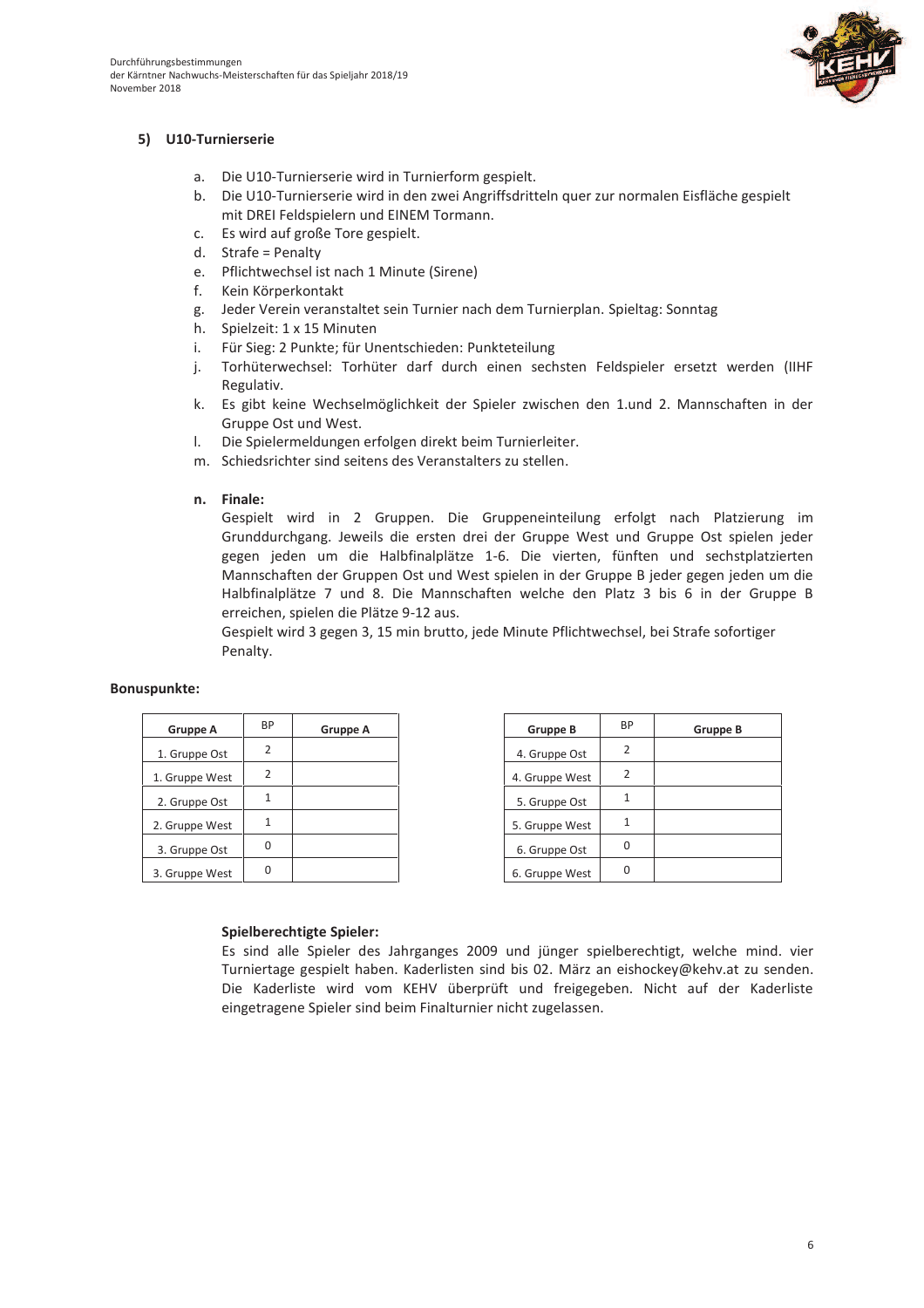

### 6) Learn-to-play-Turniere

- a. Die Learn to Play Turniere werden in Turnierform ohne Wertung gespielt.
- b. Die Learn to play Turniere werden in den zwei oder drei Angriffsdritteln quer zur normalen Eisfläche gespielt mit DREI, VIER oder FÜNF Feldspielern und EINEM Tormann je nach Anzahl der Teilnehmer.
- c. Es wird auf große Tore gespielt.
- d. Strafe = Penalty
- e. Pflichtwechsel nach 1 Minuten (Sirene).
- f. Jeder Verein veranstaltet ein Turnier und übernimmt die Verpflegung der Teilnehmer (Kinder). Für diese Turniere sind keine Spielerpässe vorgeschrieben.
- g. Spieltag: Samstag oder Sonntag
- h. Spielzeit: 1x15 Minuten
- i. Schiedsrichter werden seitens des KEHV gestellt
- Es wird pro Kind und Turnier eine Schutzgebühr von Euro 5 eingehoben i.
- k. Leihausrüstungen (15 Stück) und eine Tormannausrüstung stehen gegen eine Leihgebühr von Euro 5 zur Verfügung
- $\mathbf{L}$ Anmeldung über das Online-Anmeldetool auf www.kehv.at

## § 4 EHRENZEICHEN

Der KEHV behält sich vor, Ehrenzeichen (Pokale und Medaillen) nach seinem Ermessen an die Vereine zu übergeben. Vereine die eine Ehrung erhalten, müssen eine Mindestanzahl von Spielen (Hälfte des Grunddurchganges) absolviert haben. Siegerehrungen werden vom KEHV geleitet und müssen nach vorgegebenen Regeln durchgeführt werden (ANHANG 1).

Die Sieger und die Zweit- und Drittplatzierten der Kärntner Meisterschaften U19, U16, U14, U12 erhalten vom KEHV je 28 Ehrenzeichen. Bei den U10 Turnieren und Learn to play Turnieren gibt es Ehrenzeichen und Urkunden.

Haben mehr als 28 Spieler an den Wettspielen der Meisterschaften teilgenommen, ist der Verein berechtigt weitere Ehrenzeichen auf Kosten des KEHV anzufordern.

## § 5 SPIELBERECHTIGUNG

a) Jugendliche: das sind iene Spieler, die am 1. Jänner des laufenden Verbandsiahres das 18. Lebensjahr nicht überschritten haben. Das Verbandsjahr erstreckt sich jeweils vom 1. Juni des jeweiligen Kalenderjahres bis 31. Mai des folgenden Kalenderjahres.

b) Eishockeyösterreicher sind jene ausländische oder staatenlose Nachwuchsspieler, die vor Erreichen des 18 Geburtstages FÜNF Saisonen in ununterbrochener Reihenfolge bei Vereinen des ÖEHV gemeldet und nachweislich in der Meisterschaft eingesetzt wurden.

Eishockeyösterreicher gelten nicht als sogenannte Transferkartenspieler. Sie werden danach wie inländische Spieler behandelt und sind in der Folge für Vereine unbeschränkt spielberechtigt.

Den Status eines Eishockeyösterreichers behält ein Spieler auch dann, wenn er seine Karriere unterbricht oder aus dem Ausland wieder nach Österreich zurückkehrt.

Eishockeyösterreichern gleichgestellt, sind Nachwuchsspieler, die EU-Bürger sind und deren Familie (zumindest ein Elternteil) vor Erreichen des 17. Geburtstages des Spielers nachweislich nach Österreich übersiedelt ist, in Österreich den Hauptwohnsitz und Lebensmittelpunkt für mindestens ein (1) Jahr nachweisen kann, sowie zumindest ein Elternteil in Österreich sozialversicherungspflichtig ist. Der Nachwuchsspieler muss überdies mit den Eltern oder zumindest dem in Österreich lebenden und hier sozialversicherten Elternteil im gemeinsamen Haushalt leben. Den Status eines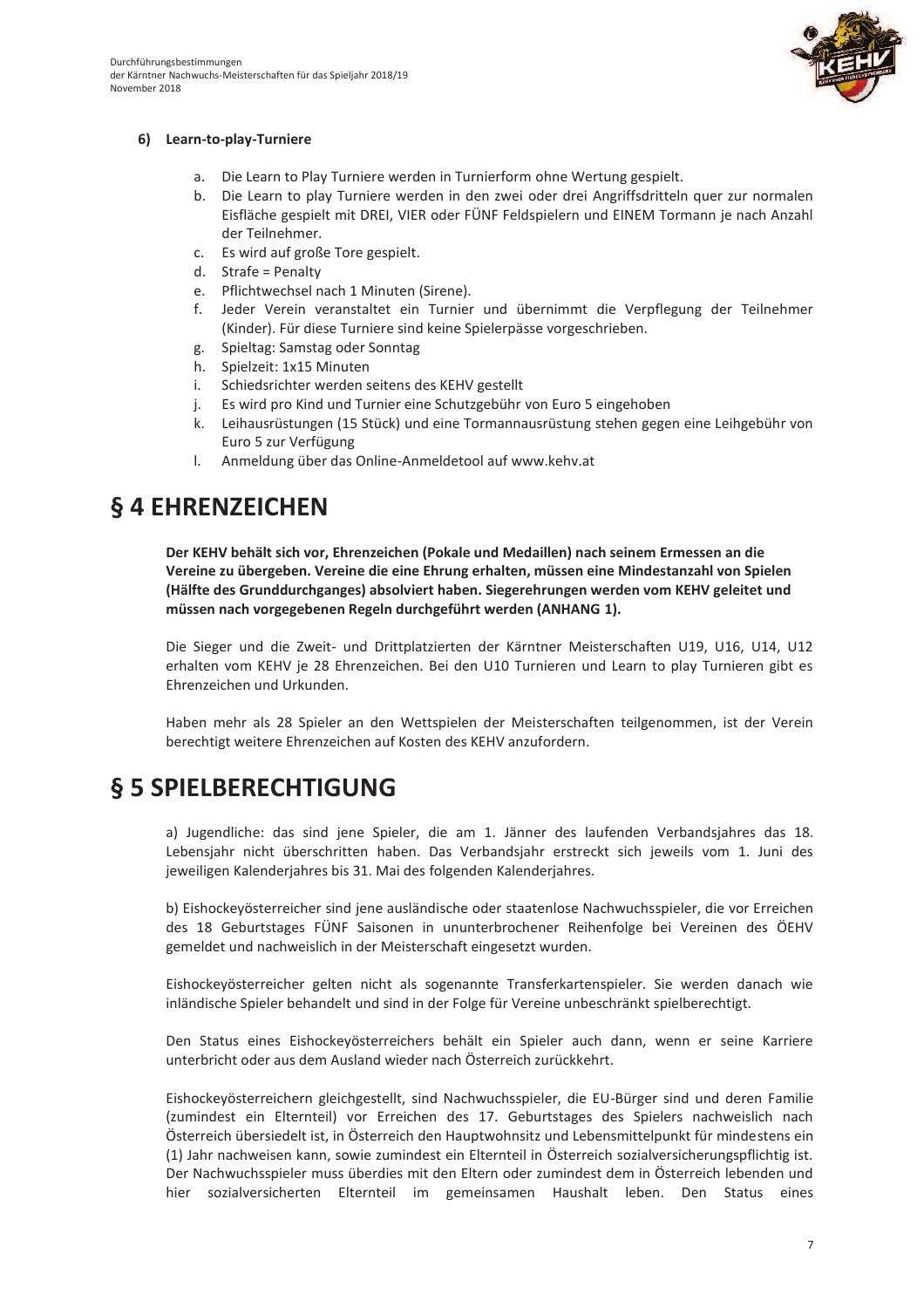

Eishockeyösterreicher (EU-Bürger) verliert ein Spieler, wenn er seine Karriere unterbricht oder ins Ausland wechselt.

Die Einschätzung als Eishockeyösterreicher obliegt dem ÖEHV und ist zwingend von Vereinsseite zu beantragen.

c) In der Saison 2018/19 dürfen die Vereine EC Arnoldstein und Sillian Bulls unbeschränkt Nachwuchstransferkartenspieler von den Vereinen Pontebba und Icebears Toblach einsetzen.

c) Nur in der Zeit von 1. Juni 2018 bis 31. Jänner 2019 können die An- und Abmeldungen von Spielern aller Klassen sowie die Anmeldung von Leihvertragsspielern durchgeführt werden. Dies gilt auch für ausländische Nachwuchsspieler, die noch nie in Österreich gemeldet waren.

d) Weibliche Spielerinnen können gemeinsam mit männlichen Spielern bis einschließlich Schüleralter (U16) an Meisterschaftsspielen teilnehmen. Bis zur Altersgruppe U16 dürfen weibliche Spielerinnen pro Altersklasse jeweils um einen Jahrgang älter sein. Wie in der letzten Saison schon beschlossen, können Mädchen bis zum höchsten Nachwuchsbewerb (U19) in Kärnten teilnehmen. Für die U16 und U19 Altersgruppe müssen Overage-Ansuchen (Formular) beim ÖEHV angefordert werden. Sonderregelung: die EWHL-Mannschaft Lakers nimmt an der U19-Meisterschaft außer Konkurrenz teil und die Spiele werden in der Tabelle NICHT gewertet. Es wird ohne KÖRPERKONTAKT gespielt (IIHF 169).

Sonderregelung. Spielerinnen (Spielerin bzw. Torfrauen) die in der Landesklasse der Senioren-Liga zum Einsatz kommen wollen, benötigen eine gesonderte Genehmigung des KEHV.

f) Nachwuchsspieler sind nur dann spielberechtigt, wenn ein ärztlich bestätigter Tauglichkeitsbefund beim Verein vorliegt. Tauglichkeitsbefunde dürfen nicht vor dem 1. Mais des laufenden Jahres datieren. Nachwuchsspieler ohne Tauglichkeitsbefund dürfen an keinem Wettspiel teilnehmen.

Die Vereine sind verpflichtet, sich frühzeitig um die jährliche Verlängerung des Arztstempels zu kümmern.

Den Schiedsrichtern sind angehalten vor jedem Nachwuchsspiel drei Nachwuchsspieler zu überprüfen. Dies erfolgt über den Zugang zu MyTeam.

Ein Jugendlicher, der einen positiven ärztlichen Tauglichkeitsbefund hat, darf

- o an Jugendbewerben je nach Ausschreibung mitwirken,
- o in Verbandsspielen (Meisterschafts-, Cupspielen u.dgl.) nur dann mitwirken, wenn diese im Rahmen eines Jugendwettbewerbes abgehalten werden,
- o nicht an anderen, für Seniorenmannschaften offenen Bewerben mitwirken. Die Aufstellung eines Jugendlichen ohne entsprechenden Tauglichkeitsbefund "für Seniorenwettbewerb geeignet" und ohne generelle Zustimmung eines gesetzlichen Vertreters wird der Aufstellung eines nicht gemeldeten Spielers gleichgehalten und ist daher strafbar.

g) Sämtliche Nachwuchsspieler sind verpflichtet, mit einem von der IIHF approbierten Kopf- und Vollgesichtsschutz zu spielen. Der Vollgesichtsschutz muss aufklappbar sein. Während des Spieles sind der Vollgesichtsschutz und das Kinnband geschlossen zu tragen.

Kunststoff-Vollvisiere sind für Torhüter nicht gestattet. Die Vollgesichtsschutzmasken müssen so konstruiert sein, dass weder der Puck noch eine Stockschaufel die Schutzvorrichtung durchdringen können

Alle Nachwuchsspieler ab dem Jahrgang 2001 (U18) und jünger sind VERPFLICHTET einen Nacken- und Halsschutz zu tragen (mit Zertifikat). Außerdem ist für alle Nachwuchsspieler ab dem Jahrgang 1999 (U20) und jünger ein Zahnschutz (auch für Zahnspangenträger) verpflichtend. Dies wird vom Schiedsrichter überprüft und bei Missachtung geahndet (IIHF Regel 31 & 34). Auch allen Torhütern Jahrgang 2001 und jünger wird die Verwendung eines Zahnschutzes empfohlen. Kunststoff- und Vollvisiere sind für Torhüter nicht gestattet. Getönte Spielervisiere sind nicht gestattet (IIHF 31/7).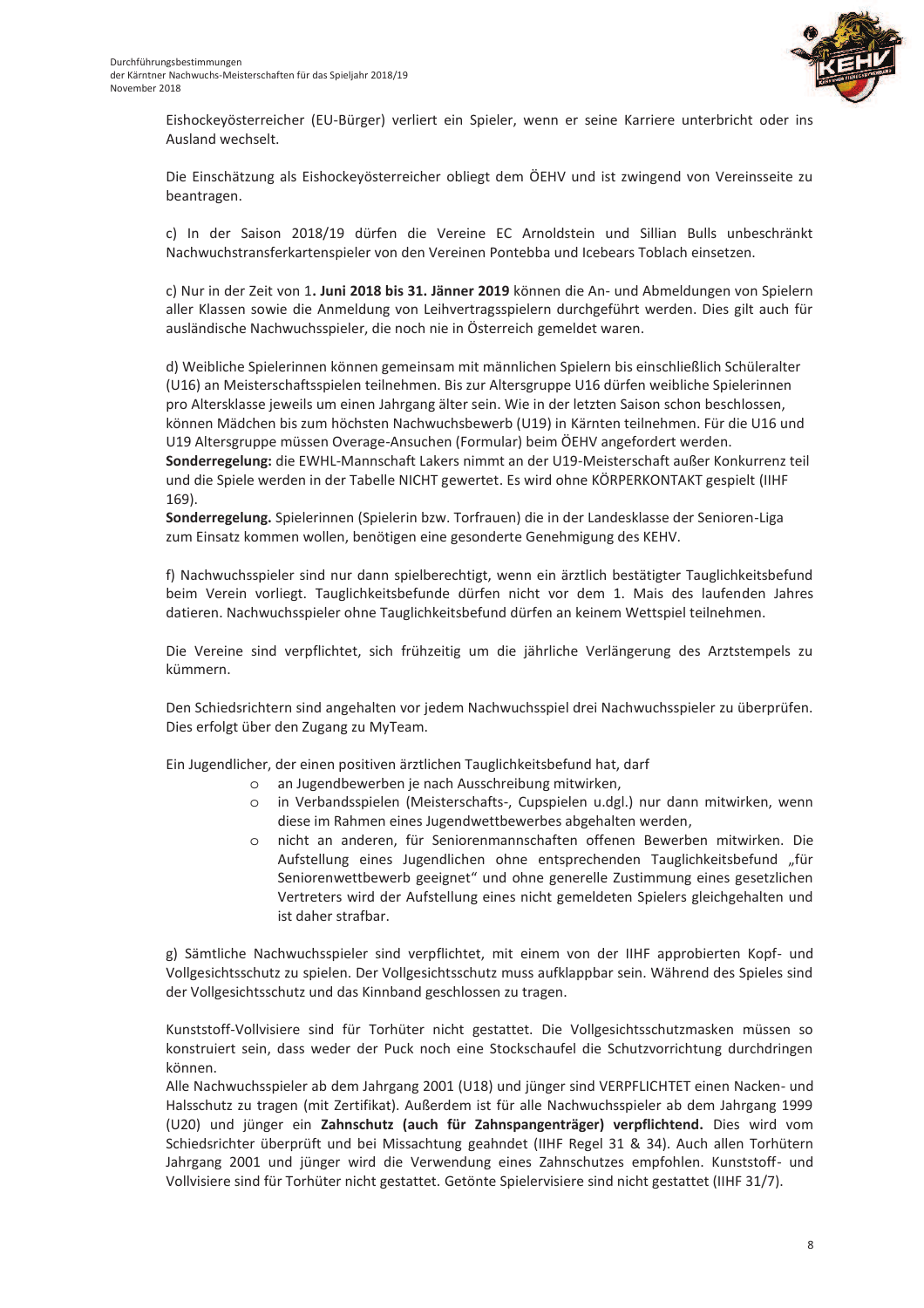

h) Folgende Ausrüstungsgegenstände können vor oder während eines Spieles vermessen oder kontrolliert werden:

- $\nabla$ Spielerstöcke
- $\nabla$ Tormannstöcke
- $\nabla$ Vollgesichtsmasken

Das Vermessen der Torhüterausrüstung (Schienen, Fanghand und Stockhand, Hose) kann nur auf Antrag des Gegners unmittelbar nach Ende eines Spieldrittels verlangt werden (IIHF Regel 41).

i) Nachwuchsspieler dürfen an einem Tag zwei Spiele bestreiten (z.B.: U19, U16, U14, U12), sofern das zweite Spiel nicht schon begonnen hat, bevor das erste beendet wurde.

## § 6 SONDERBESTIMMUNGEN

1) Die Spielzeit eines U19, U16- bzw. U14-Spieles beträgt je 3 x 20 Minuten, die Pausen betragen jeweils max. 15 Minuten. Dem Gastverein soll vor dem Spiel eine Einlaufzeit von 15 Minuten ermöglicht werden.

Die Spielzeit eines U12-Spieles beträgt je 3 x 15 Minuten netto, die Pause zwischen dem zweiten und dritten Drittel beträgt max. FÜNF Minuten. Das Aufwärmen findet max. FÜNF Minuten ohne Pucks statt

- 2) Der Spielbeginn eines Nachwuchsmeisterschaftsspieles darf nur in der Zeit von 10.00 bis 21.00 Uhr angesetzt werden. Sollte aus zwingenden Gründen die Verlegung eines Spieltermins auf einen Tag, auf welchen ein Arbeitstag folgt, notwendig werden, ist der Spieltermin so anzusetzen, dass der Gastverein bis spätestens 22.00 Uhr (U14) bzw. 20.00 Uhr (U12, U10)) seinen Heimatort erreicht.
- 3) U19-Spiele dürfen an Sonn- oder Feiertagen, denen ein normaler Arbeits- bzw. Schultag folgt, nur so angesetzt werden, dass der Spielbeginn spätestens mit 18.00 Uhr anberaumt wird.
- 4) Die Anberaumung eines Nachwuchs-Meisterschaftsspieles vor 10.00 Uhr ist gestattet, wenn der anreisende Verein vorher zustimmt.
- 5) Der Veranstalter ist verpflichtet, bei jedem Heimspiel einen KEHV-Ersthelfer vor Ort zu haben, um entsprechende medizinische Erstversorgung am Spielort zu gewährleisten. Dieser muss namentlich am Spielbericht eingetragen werden. Der Verein muss zwei KEHV-Ersthelfer stellen, die Zertifikate dieser Ersthelfer sind auf Anfrage den Schiedsrichtern vorzulegen.
- 6) B-Lizenzen siehe Anhang I

### 7) Tormannpool

Abwicklung: Es wird im MyTeam ein Tormannpool mit den zur Verfügung stehenden Goalies angelegt. Die Zuteilung eines Tormannes erfolgt über eine Bedarfsmeldung beim KEHV - danach erfolgt die Zuteilung der Torleute durch einen Vertreter vom EC KAC oder EC Panaceo VSV. Torleute dürfen in der gleichen Altersstufe zum Einsatz kommen. Die Verteilung hat ausschließlich über den KEHV stattzufinden. Ein zuwiderhandeln zieht eine Strafverifizierung nach sich. Ein eventueller Einsatz der Nachwuchstorleute in Seniorenligen bedarf eines gesonderten Ansuchens.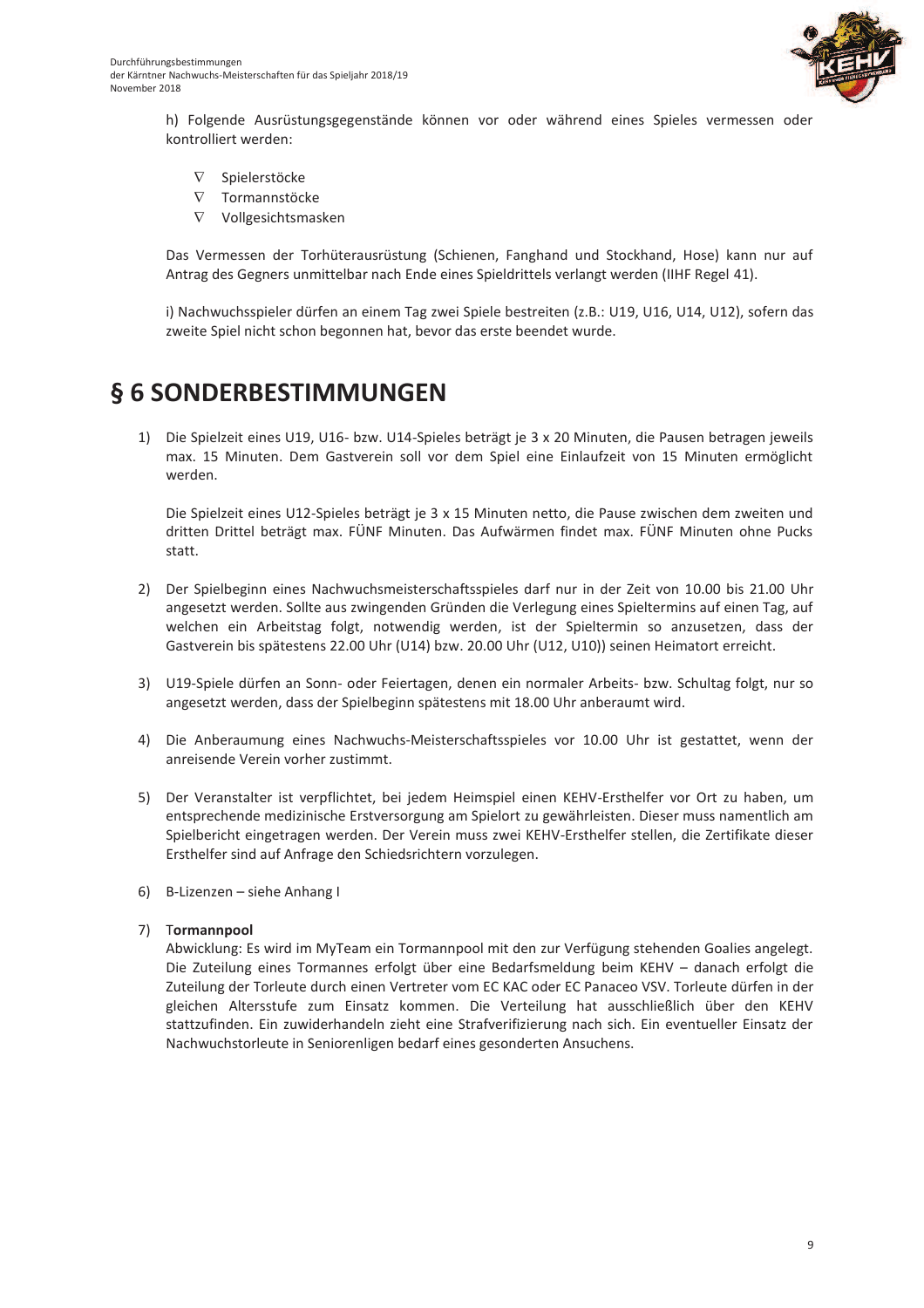

#### 8) Kooperationsmöglichkeiten zwischen Vereine

#### Spielgemeinschaften

Jeder Verein hat die Möglichkeit beim ÖEHV und KEHV um eine Spielgemeinschaft anzusuchen.

Spielgemeinschaften können mit einem ganzen Verein sowie auch mit einzelnen Altersklassen abgeschlossen werden.

Eine Spielgemeinschaft darf grundsätzlich nur aus zwei Vereinen (Ausnahme Landesleistungszentrum) - gebildet werden und hat jeweils nur für eine Saison Gültigkeit. Eine Verlängerung über Antrag ist möglich.

Ein Spieler darf nicht mehr als zwei Lizenzen besitzen (1x Stammverein, 1 x B-Lizenz). Sinn und Zweck von Spielgemeinschaften soll sein, die Ermöglichung personalschwacher Vereine durch Zusammenschluss an Meisterschaftsbewerben teilzunehmen bzw. spielstärkere Mannschaften für höhere Ligen zu bilden.

Für die Spielgemeinschaft benötigt es ein Ansuchen an den ÖEHV/KEHV mit

- Der Nennung der beiden Vereine

(Unterschrift zeichnungsberechtigter Funktionäre beider Vereine)

- Bekanntgabe der Liga (Altersklasse), in der die Spielgemeinschaft tätig werden soll

- Bekanntgabe eines verantwortlichen Funktionärs (Federführend) für die Spielgemeinschaft

- Meldung, ob die Spieler bei ihrem Verein an anderen Mannschaften teilnehmen möchten Nach Genehmigung durch den ÖEHV

- Liste der in Aussicht genommenen Spieler beider Vereine

- Antrag auf Aufstellung einer B-Lizenz über das Online-Portal

Keine Spielgemeinschaften sind mit dem VSV und KAC möglich. Tormänner/frauen werden über den eingerichteten Tormannpool lizensiert.

Eine Spielgemeinschaft muss vor Meisterschaftbeginn dem KEHV gemeldet werden. Es gibt einen führenden Verein, der dem KEHV namentlich bekannt gegeben wird. Um eine Kontrolle zu haben, welche Spieler dort eingesetzt werden, muss eine Spielerliste vor Beginn der Meisterschaft dem KEHV bekannt gegeben werden.

### 9) Overage Spieler

Es gibt generell keinerlei Ausnahmeregelung.

In dieser Saison wurde einem Spieler (Name liegt vor) vom EC LiWOdruck Spittal seitens der Verbandsärzte eine Ausnahmegenehmigung für die U14 aufgrund seines Krankheitsbildes erteilt.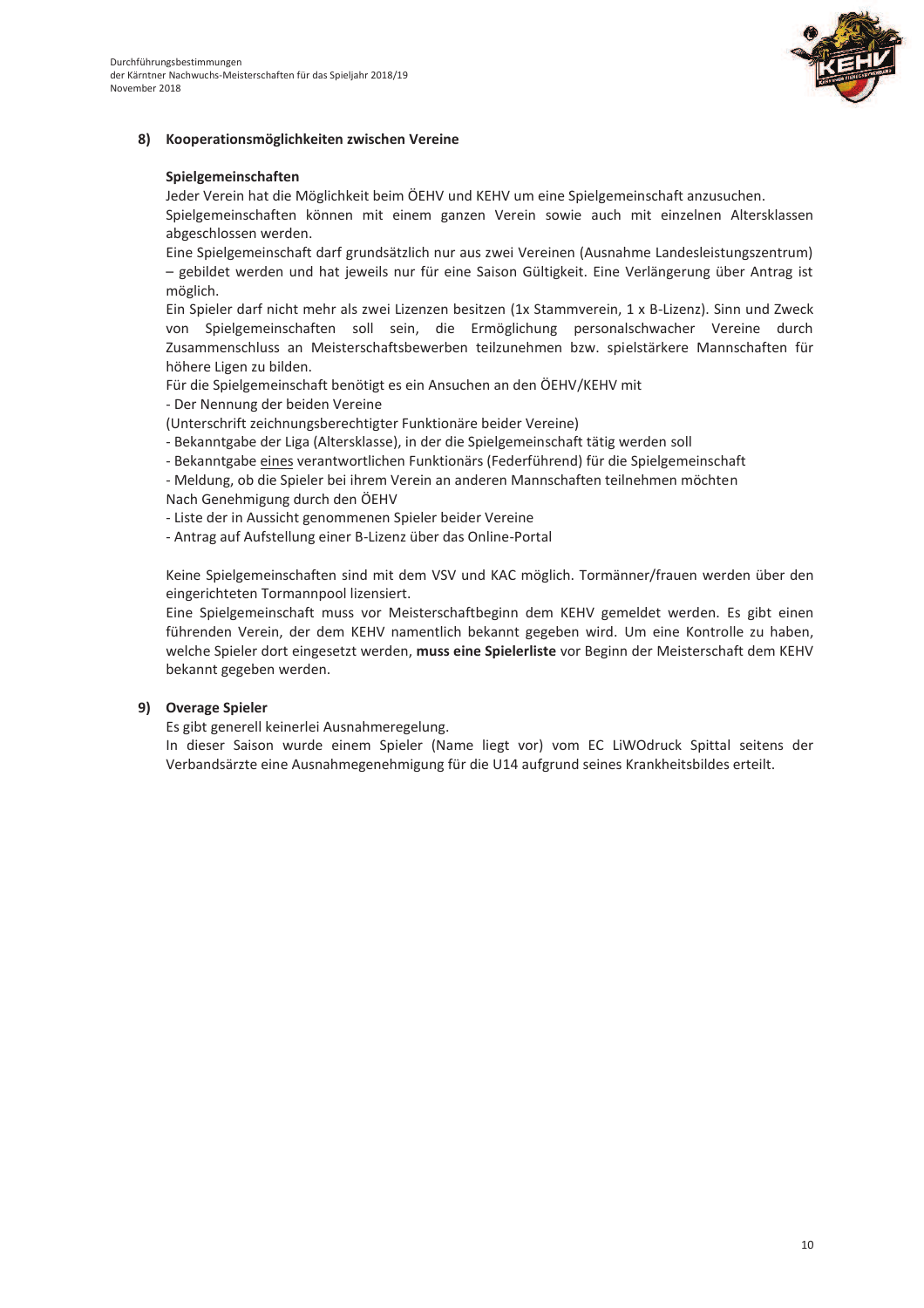

# § 7 SPIELVERSCHIEBUNGEN, SPIELAUSFÄLLE, SPIELVEREINBARUNGEN UND SPIELBERICHTE

### 1) Spielverschiebungen

Spielverschiebungen sind ausnahmslos per vom KEHV online zur Verfügung gestellten Formular zu beantragen. Diese Meldung muss mind. fünf Arbeitstage vor dem eigentlichen Spieltermin erfolgen.

#### 2) Nicht durchgeführte Spiele

Alle infolge "höherer Gewalt" oder aus irgendwelchen anderen Gründen nicht durchgeführten Spiele müssen spätestens bis zu dem vom Wettspielreferat/KEHV-Büro festgesetzten Endtermin nachgetragen werden. Nach diesen Terminen ausgetragene Spiele werden für die Wertung in der Meisterschaft nicht mehr berücksichtigt.

Die jeweilige Begründung einer Spielabsage ist von der Heimmannschaft dem Verband und den Schiedsrichtern unverzüglich schriftlich mitzuteilen bzw. bei entsprechend knapper Vorlaufzeit (Witterung) ist eine telefonische Verständigung der eingeteilten Schiedsrichter unerlässlich.

#### 3) Spielvereinbarungen

Der Gastgeber muss die Auswärtsmannschaft, den Verband und die Schiedsrichter mind. fünf Arbeitstage vor dem ausgelosten Spieltag über den Spieltermin schriftlich informieren. Der Mindestinhalt beinhaltet den Spielort und die Beginnzeit.

### 4) Spielberichte

Der Veranstalter ist verpflichtet, bis spätestens ZWEI Stunden nach Spielende den Spielbericht online zu stellen.

Bei Nichteinhaltung tritt die Disziplinarordnung (§55) des ÖEHV in Kraft und es wird eine Strafe in der Höhe von € 20,- ausgesprochen, sofern der entsprechende Spielbericht nicht bis 09.00 Uhr am Folgetag eingelangt ist.

## § 8 PROTEST

Hinsichtlich der Protesterhebung wird auf DO § 26 Disziplinarordnung verwiesen.

## § 9 DOPING BESTIMMUNGEN

Der ÖEHV weist darauf hin, dass für alle Vereine im Österreichischen Eishockeyverband generell Doping verboten ist.

Die Bestimmungen des Anti-Doping Bundesgesetzes (ADBG) in Verbindung mit dem WADA Code i.d.g.F. sind für alle Vereine bindend (siehe § 19 der Satzungen des ÖEHV.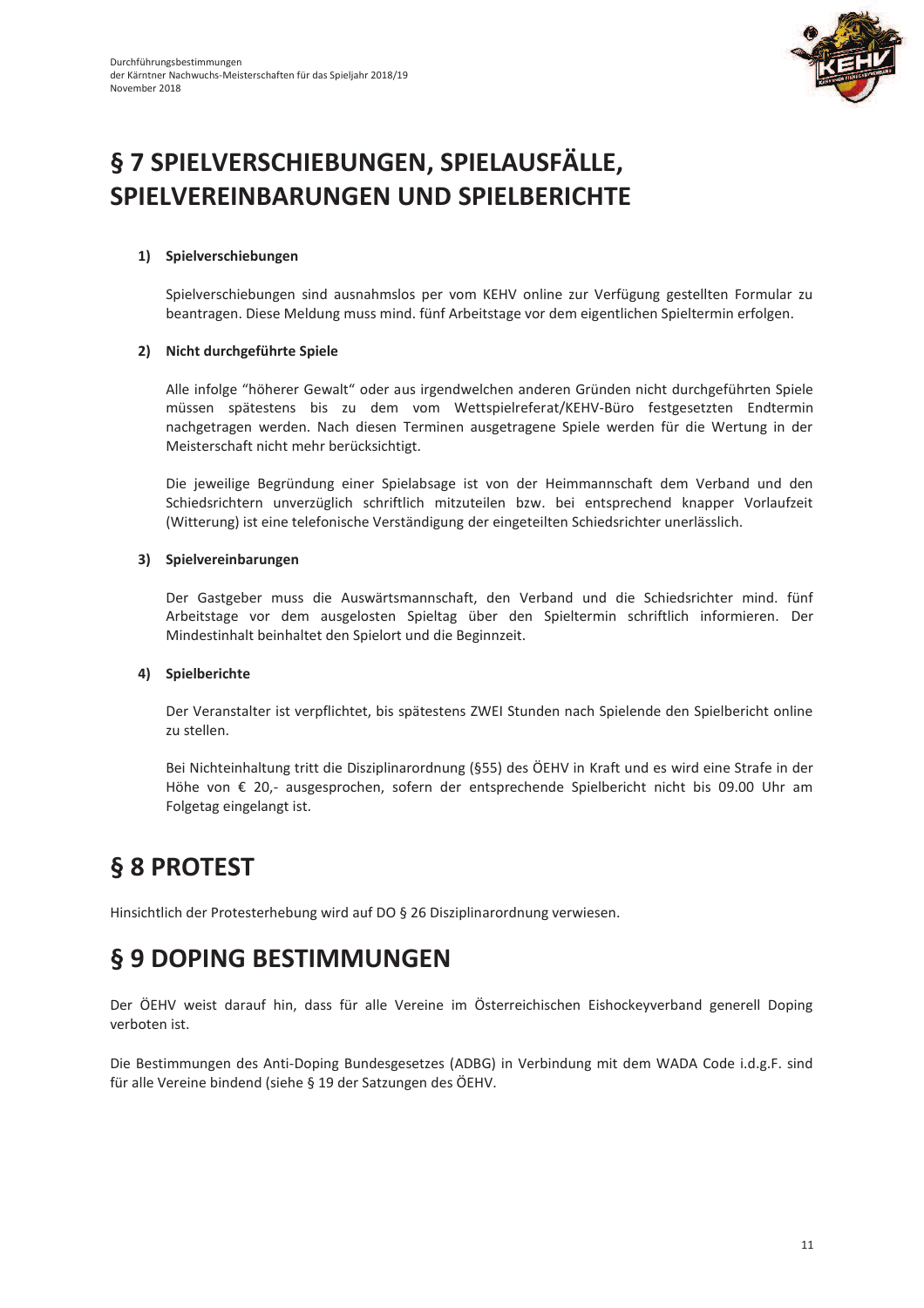

# § 10 GEGEN GEWALT IM SPORT

Siehe Satzung §20 Bekenntnis für Respekt und gegen Gewalt.

# § 11 FAIR PLAY CODE

Siehe Satzung §21 Integrität im Sport - Fair Play Code.

# § 12 DATENSCHUTZGRUNDVERORDNUNG

Seit dem 25. Mai 2018 ist die neue Datenschutzgrundverordnung der EU in Kraft (siehe Satzung §22 Datenschutzgrundverordnung (DSVGVO).

## § 13 SCHLUSSBESTIMMUNGEN

- 1) Die Durchführungsbestimmungen der Österreichischen Meisterschaft und der Kärntner Nachwuchs-Meisterschaft im Eishockey für das Spieljahr 2018/19 (DÖM 2018/19) finden, soweit nicht besondere Vorschriften für Seniorenbewerbe gelten, Anwendung.
- 2) Die Bestimmungen der vorliegenden Durchführungsbestimmungen gelten in Verbindung mit den Meldebestimmungen und der Disziplinarordnung des ÖEHV.
- 3) Für alle in diesen Bestimmungen nicht vorgesehenen Fälle wird festgehalten: a) steht dem Vorstand des KEHV das alleinige und unanfechtbare Recht zu, auszulegen und zu entscheiden. b) kommen die Paragraphen der Durchführungsbestimmungen Senioren 2018/19 zum Tragen.

Kärntner Eishockeyverband, 16.11.2018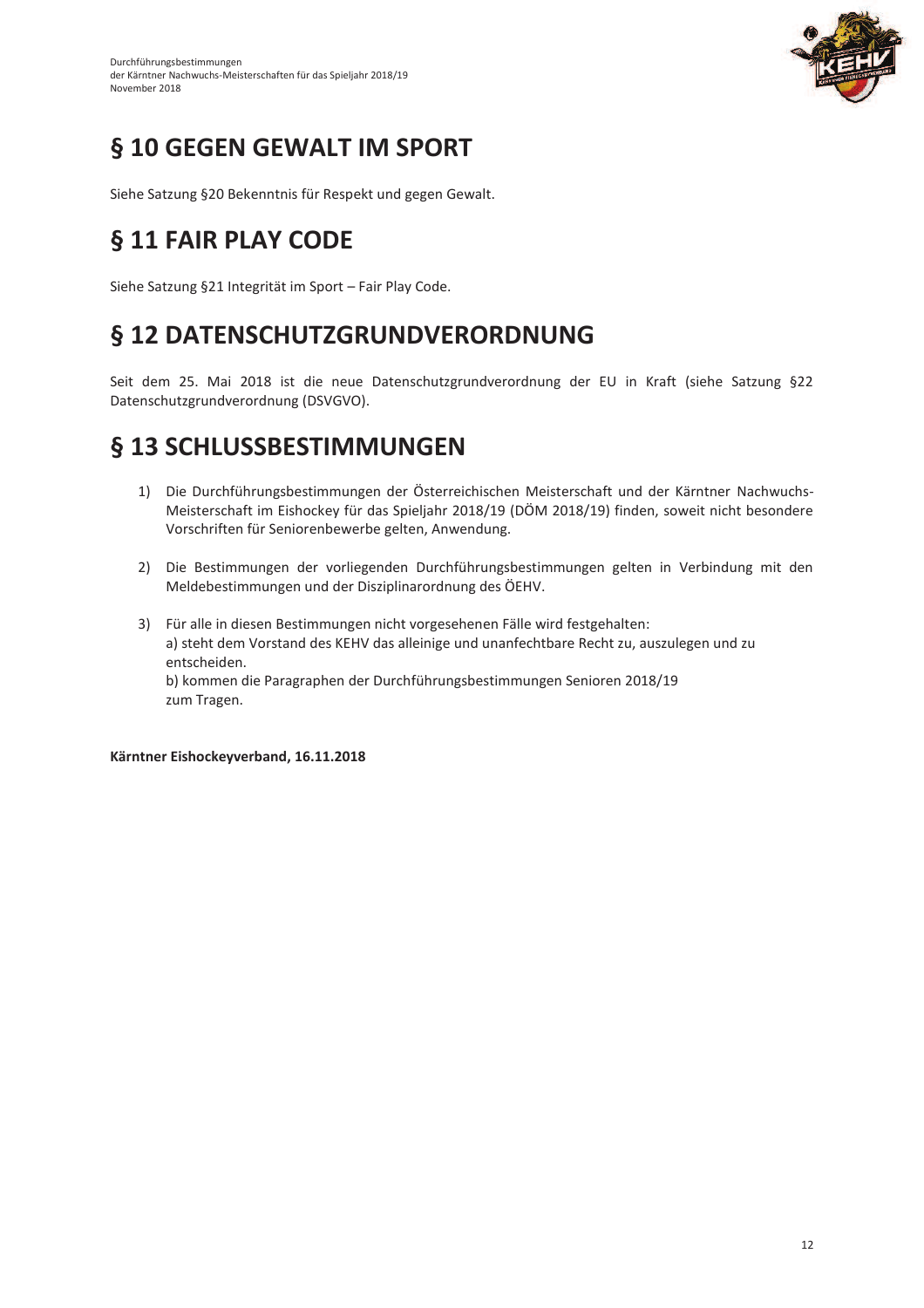# **ANHANG 1**



# **B-Lizenzen**

### **B-Lizenz**

Ein Spieler der einen Spielerpass (A-Lizenz) eines Landesligavereines hat, darf uneingeschränkt an der KEHV Meisterschaft teilnehmen. Dem KEHV obliegt es, eine Spielerlaubnis per B-Lizenz zu erteilen und kann es auch unterbinden, dass eine B-Lizenz zu einem Bundesligaverein ausgestellt wird!

#### Regelung B-Lizenzen: Landesligaverein zur Österreichischen Bundesliga

Die A-Lizenz bleibt beim Stammverein (Landesligaverein). Die B-Lizenz kann für einen anderen Österreichischen Bundesligaverein für die Saison 2018/19 ausgestellt werden.

#### Regelung B-Lizenzen Österreichische Bundesliga zum Landesligaverein

Die A-Lizenz liegt bei einen Bundeligaverein (VSV, KAC, usw.) -

EINSCHRÄNKUNG - In den Play-off-Spielen sind keine A-Lizenz Spieler von KAC und VSV erlaubt wenn: der Spieler der mehr als 12 Spiele in der U11, U12, U14 oder U16 Bundesliga bzw. in der slowenischen Bundesliga mehr als 6 Spiele gespielt hat.

Die Prüfung obliegt in erster Linie dem Verein, der die A-Lizenzspieler des EBEL Vereines einsetzt. Sollten Verstöße auftreten, werden Spiele aufgrund eines unkorrekten Spielereinsatzes strafverifiziert. Hier wird vereinbart, dass die Spieler des KAC oder VSV beim Stammverein oder einen Verein der regional in der Nähe ist, spielen dürfen! Es gibt vom KAC oder VSV keine Weisung, bei welchem Verein ihre Spieler aufs Eis gehen müssen. Hierzu muss vor der Meisterschaft der KAC und VSV dem KEHV eine Spielerliste des B-Lizenz-Pools übermitteln, um zu wissen, welche Spieler wo spielen werden. Der KEHV nimmt sich das Recht, auch während dem Meisterschaftbetrieb der Landesligen, Spieler die Spielgenehmigung zu entziehen. (z.B. fixer Bundesligaspieler und Leistungsträger). Nur die Spieler die beim KEHV auf der Liste gemeldet wurden, sind in der Meisterschaft für einen Verein spielberechtigt.

### Regelung B-Lizenzen: Landesligaverein zu Landesligaverein

Aufgrund der Bildung von Spielgemeinschaften sind auch B-Lizenzen von Landesligaverein zu Landesligaverein möglich.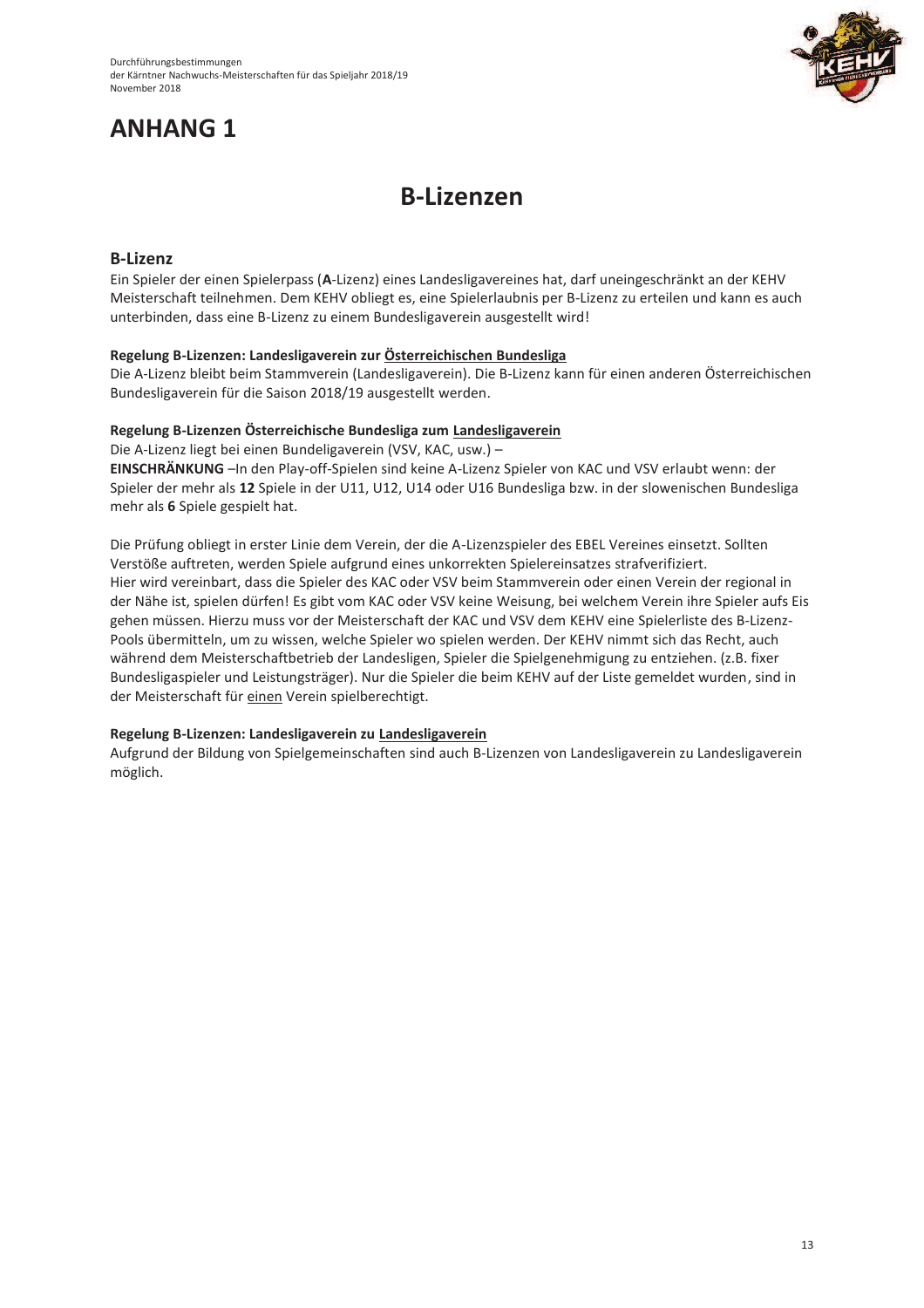## **ANHANG 2**



# Ablauf Siegerehrungen KEHV-Meisterschaften

#### Allgemein

Siegerehrungen werden prinzipiell vom KEHV geleitet. Dazu entsendet der Verband mindestens zwei Vertreter (in der Regel Vorstandsmitglieder), die in einheitlicher Bekleidung (Verbandsjacke mit Emblem) auftreten. Für sie sind vom Heimverein an der Kasse Eintrittskarten bereitzulegen und notwendige Hilfestellung zu leisten.

#### Vorbereitung

Die KEHV-Vertreter bringen die Ehrenpreise zur erstmöglichen Meisterschaftsentscheidung mit. Der Heimverein wird über die personelle Besetzung sowie die ungefähre Ankunftszeit am Vortag informiert. Der Heimverein, oder auf dessen Veranlassung und Verantwortung der Hallenbetreiber, stellt einen Ablagetisch (mind. 120/60 cm, mit Tischtuch) zur Aufnahme und Präsentation der Pokale und Medaillen bereit.

Je nach Spielverlauf und im Falle einer möglichen Entscheidung wird der Ehrentisch mit Pokalen und Medaillen nach der 2. Drittelpause in einem abgetrennten Bereich hergerichtet.

Der Heimverein, oder falls nicht ident der Hallenbetreiber, stellt für die Ansprachen der KEHV-Vertreter und allfälliger Ehrengäste ein Mikrophon bereit.

Ein Funktionär beider Mannschaften erstellt bis Spielende eine verbindliche Liste nicht im Spielbericht aufscheinender Spieler und Funktionäre, die geehrt werden sollen.

Mögliche anwesende Ehrengäste müssen den KEHV-Vertretern so früh als möglich genannt werden. Die Teilnahme von Ehrengästen am Zeremoniell ist mit dem KEHV abzustimmen, erst danach werden diese über die Art und den Zeitpunkt ihrer Teilnahme informiert.

#### **Ablauf**

1. Der Ehrentisch wird nach Spielende unter Mithilfe von Vereinshelfern vor der Sprecherkabine auf das Eis gestellt

2. Beide Mannschaften stellen sich auf der jeweiligen blauen Linie auf.

- 1. Der Sprecher gratuliert beiden Mannschaften im Namen des Vereins sowie des KEHV, begrüßt die Repräsentanten des KEHV sowie allfällige Ehrengäste.
- 2. Freiwillig je nach Wunsch und Bedarf: Abspielen eines Musikstückes (Bundeshymne, Landeshymne oder Anderes).
- 3. Namentliche Vorstellung und Ehrung der Schiedsrichter. Diese bleiben bis zum Ende des Zeremoniells am Eis.
- 4. Begrüßung und Gratulationen durch einen KEHV-Vertreter.
- 5. Begrüßung und Gratulationen durch evt. anwesende Ehrengäste nach vorheriger Absprache (Bürgermeister und andere Behördenvertreter, Sponsoren etc.)
- 6. Medaillenübergabe, zuerst an Vizemeister, danach an Meister nach Einzelaufruf durch Platzsprecher in folgender Reihenfolge:

a)anwesende Spieler laut Spielbericht, mit Bemerkungen (Nummer, Position, Torschütze etc.) b) anwesende, nicht vom Spielbericht erfasste Spieler, laut Liste c) anwesende Funktionäre (Trainer, Betreuer, Obmänner etc.) laut Liste